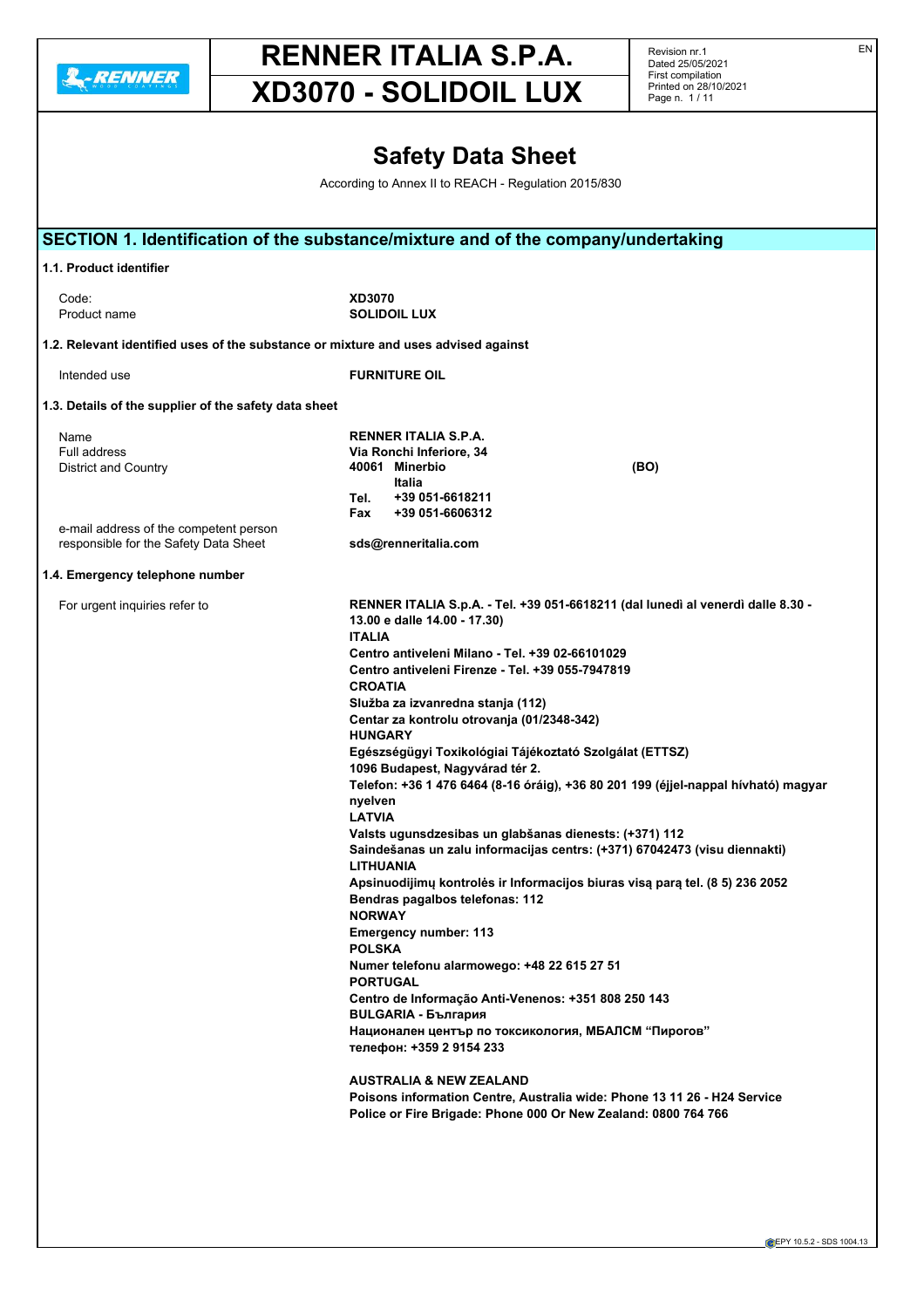

Revision nr.1 Dated 25/05/2021 First compilation Printed on 28/10/2021 Page n. 2 / 11

# **SECTION 2. Hazards identification**

|                                                                                                                                                                                                                                                                                                                                                  | <b>UN 4. Hazaras lacitulio</b>                                                     |                                                                                                                           |  |  |  |
|--------------------------------------------------------------------------------------------------------------------------------------------------------------------------------------------------------------------------------------------------------------------------------------------------------------------------------------------------|------------------------------------------------------------------------------------|---------------------------------------------------------------------------------------------------------------------------|--|--|--|
|                                                                                                                                                                                                                                                                                                                                                  | 2.1. Classification of the substance or mixture                                    |                                                                                                                           |  |  |  |
| The product is not classified as hazardous pursuant to the provisions set forth in EC Regulation 1272/2008 (CLP).<br>However, since the product contains hazardous substances in concentrations such as to be declared in section no. 3, it requires a safety<br>data sheet with appropriate information, compliant to (EU) Regulation 2015/830. |                                                                                    |                                                                                                                           |  |  |  |
|                                                                                                                                                                                                                                                                                                                                                  | Hazard classification and indication:                                              |                                                                                                                           |  |  |  |
| 2.2. Label elements                                                                                                                                                                                                                                                                                                                              |                                                                                    |                                                                                                                           |  |  |  |
|                                                                                                                                                                                                                                                                                                                                                  |                                                                                    | Hazard labelling pursuant to EC Regulation 1272/2008 (CLP) and subsequent amendments and supplements.                     |  |  |  |
| Hazard pictograms:                                                                                                                                                                                                                                                                                                                               |                                                                                    |                                                                                                                           |  |  |  |
| Signal words:                                                                                                                                                                                                                                                                                                                                    |                                                                                    |                                                                                                                           |  |  |  |
| Hazard statements:                                                                                                                                                                                                                                                                                                                               |                                                                                    |                                                                                                                           |  |  |  |
| <b>EUH210</b>                                                                                                                                                                                                                                                                                                                                    | Safety data sheet available on request.                                            |                                                                                                                           |  |  |  |
| <b>EUH208</b>                                                                                                                                                                                                                                                                                                                                    | Contains:                                                                          | Mixture of: 5-chloro-2-methyl-2h-isothiazol-3-one and 2-methyl-2h-isothiazol-3-one<br>methyl- 2H- isothiazol- 3-one (3:1) |  |  |  |
|                                                                                                                                                                                                                                                                                                                                                  | May produce an allergic reaction.                                                  |                                                                                                                           |  |  |  |
| Precautionary statements:                                                                                                                                                                                                                                                                                                                        |                                                                                    |                                                                                                                           |  |  |  |
| P102<br>Keep out of reach of children.                                                                                                                                                                                                                                                                                                           |                                                                                    |                                                                                                                           |  |  |  |
| P <sub>101</sub>                                                                                                                                                                                                                                                                                                                                 |                                                                                    | If medical advice is needed, have product container or label at hand.                                                     |  |  |  |
|                                                                                                                                                                                                                                                                                                                                                  | VOC (Directive 2004/42/EC) :                                                       |                                                                                                                           |  |  |  |
|                                                                                                                                                                                                                                                                                                                                                  | Two - pack performance coatings.                                                   |                                                                                                                           |  |  |  |
|                                                                                                                                                                                                                                                                                                                                                  | VOC given in g/litre of product in a ready-to-use condition :                      | 63,31                                                                                                                     |  |  |  |
| Limit value:<br>- Catalysed with:                                                                                                                                                                                                                                                                                                                |                                                                                    | 140,00<br>5,00 %<br>HARDENER FOR WATERBORNE COATINGS                                                                      |  |  |  |
|                                                                                                                                                                                                                                                                                                                                                  |                                                                                    |                                                                                                                           |  |  |  |
| 2.3. Other hazards                                                                                                                                                                                                                                                                                                                               |                                                                                    |                                                                                                                           |  |  |  |
|                                                                                                                                                                                                                                                                                                                                                  |                                                                                    | On the basis of available data, the product does not contain any PBT or vPvB in percentage $\geq$ than 0,1%.              |  |  |  |
|                                                                                                                                                                                                                                                                                                                                                  | <b>SECTION 3. Composition/information on ingredients</b>                           |                                                                                                                           |  |  |  |
| 3.2. Mixtures                                                                                                                                                                                                                                                                                                                                    |                                                                                    |                                                                                                                           |  |  |  |
| Contains:                                                                                                                                                                                                                                                                                                                                        |                                                                                    |                                                                                                                           |  |  |  |
| Identification                                                                                                                                                                                                                                                                                                                                   | $x =$ Conc. $%$                                                                    | Classification 1272/2008 (CLP)                                                                                            |  |  |  |
|                                                                                                                                                                                                                                                                                                                                                  | Mixture of: 5-chloro-2-methyl-2h-isothiazol-3-one and 2-methyl-2h-isothiazol-3-one |                                                                                                                           |  |  |  |
| CAS                                                                                                                                                                                                                                                                                                                                              | methyl- 2H- isothiazol- 3-one (3:1)<br>$55965 - 84 - 9$ $0 \le x \le 0.0015$       | Acute Tox. 2 H310, Acute Tox. 2 H330, Acute Tox. 3 H301, Skin Corr. 1B H314,                                              |  |  |  |
|                                                                                                                                                                                                                                                                                                                                                  |                                                                                    | Eye Dam. 1 H318, Skin Sens. 1 H317, Aquatic Acute 1 H400 M=100,<br>Aquatic Chronic 1 H410 M=10                            |  |  |  |
| ЕC                                                                                                                                                                                                                                                                                                                                               |                                                                                    |                                                                                                                           |  |  |  |
| <b>INDEX</b>                                                                                                                                                                                                                                                                                                                                     | 613-167-00-5                                                                       |                                                                                                                           |  |  |  |
| Reg. no.                                                                                                                                                                                                                                                                                                                                         | 01-2120764691-48-xxxx                                                              |                                                                                                                           |  |  |  |

The full wording of hazard (H) phrases is given in section 16 of the sheet.

# **SECTION 4. First aid measures**

#### **4.1. Description of first aid measures**

EYES: Remove contact lenses, if present. Wash immediately with plenty of water for at least 30-60 minutes, opening the eyelids fully. Get medical advice/attention.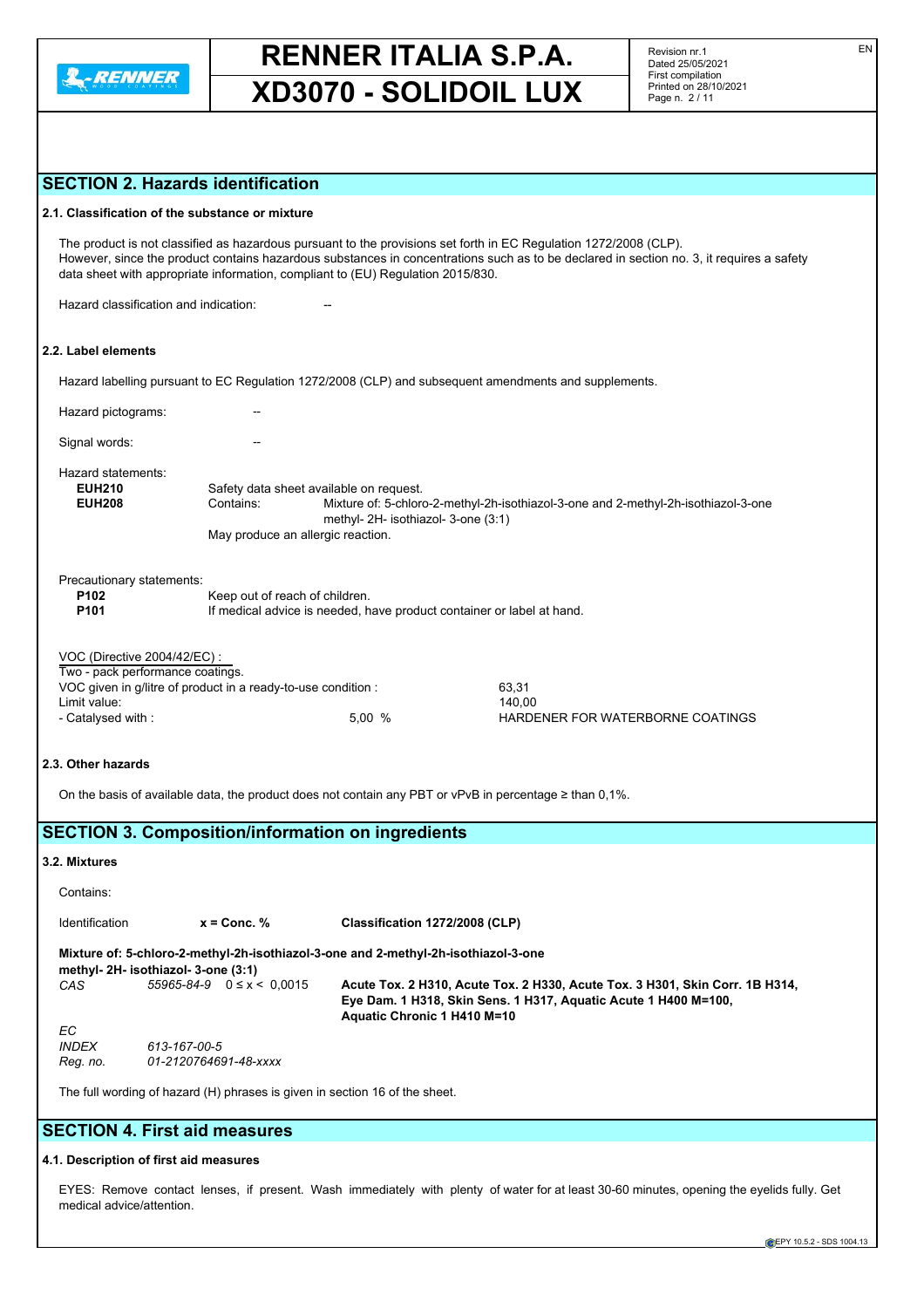

Revision nr.1 Dated 25/05/2021 First compilation Printed on 28/10/2021 Page n. 3 / 11

#### **SECTION 4. First aid measures** ... / >>

SKIN: Remove contaminated clothing. Rinse skin with a shower immediately. Get medical advice/attention.INGESTION: Have the subject drink as much water as possible. Get medical advice/attention. Do not induce vomiting unless explicitly authorised by a doctor. INHALATION: Get medical advice/attention immediately. Remove victim to fresh air, away from the accident scene. If the subject stops breathing, administer artificial respiration. Take suitable precautions for rescue workers.

#### **4.2. Most important symptoms and effects, both acute and delayed**

Specific information on symptoms and effects caused by the product are unknown.

#### **4.3. Indication of any immediate medical attention and special treatment needed**

Information not available

# **SECTION 5. Firefighting measures**

#### **5.1. Extinguishing media**

SUITABLE EXTINGUISHING EQUIPMENT The extinguishing equipment should be of the conventional kind: carbon dioxide, foam, powder and water spray. UNSUITABLE EXTINGUISHING EQUIPMENT None in particular.

#### **5.2. Special hazards arising from the substance or mixture**

HAZARDS CAUSED BY EXPOSURE IN THE EVENT OF FIRE Do not breathe combustion products.

#### **5.3. Advice for firefighters**

#### GENERAL INFORMATION

Use jets of water to cool the containers to prevent product decomposition and the development of substances potentially hazardous for health. Always wear full fire prevention gear. Collect extinguishing water to prevent it from draining into the sewer system. Dispose of contaminated water used for extinction and the remains of the fire according to applicable regulations. SPECIAL PROTECTIVE EQUIPMENT FOR FIRE-FIGHTERS

Normal fire fighting clothing i.e. fire kit (BS EN 469), gloves (BS EN 659) and boots (HO specification A29 and A30) in combination with self-contained open circuit positive pressure compressed air breathing apparatus (BS EN 137).

#### **SECTION 6. Accidental release measures**

#### **6.1. Personal precautions, protective equipment and emergency procedures**

Block the leakage if there is no hazard.

Wear suitable protective equipment (including personal protective equipment referred to under Section 8 of the safety data sheet) to prevent any contamination of skin, eyes and personal clothing. These indications apply for both processing staff and those involved in emergency procedures.

#### **6.2. Environmental precautions**

The product must not penetrate into the sewer system or come into contact with surface water or ground water.

#### **6.3. Methods and material for containment and cleaning up**

Collect the leaked product into a suitable container. Evaluate the compatibility of the container to be used, by checking section 10. Absorb the remainder with inert absorbent material. Make sure the leakage site is well aired. Contaminated material should be disposed of in compliance with the provisions set forth in point 13.

#### **6.4. Reference to other sections**

Any information on personal protection and disposal is given in sections 8 and 13.

# **SECTION 7. Handling and storage**

#### **7.1. Precautions for safe handling**

Keep away from heat, sparks and naked flames; do not smoke or use matches or lighters. Vapours may catch fire and an explosion may occur; vapour accumulation is therefore to be avoided by leaving windows and doors open and ensuring good cross ventilation. Without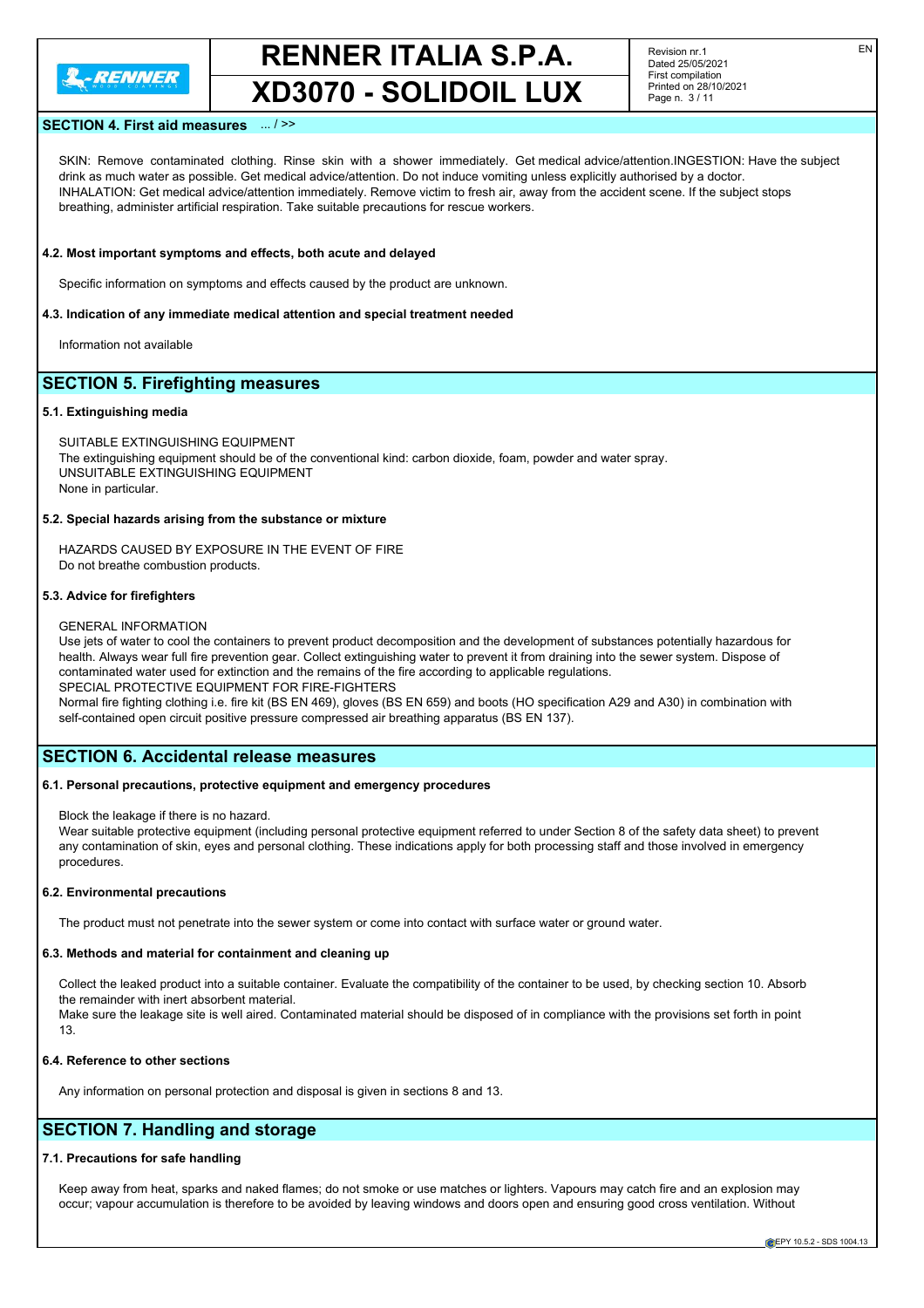

Revision nr.1 Dated 25/05/2021 First compilation Printed on 28/10/2021 Page n. 4 / 11

#### **SECTION 7. Handling and storage** ... / >>

adequate ventilation, vapours may accumulate at ground level and, if ignited, catch fire even at a distance, with the danger of backfire. Avoid bunching of electrostatic charges. When performing transfer operations involving large containers, connect to an earthing system and wear antistatic footwear. Vigorous stirring and flow through the tubes and equipment may cause the formation and accumulation of electrostatic charges. In order to avoid the risk of fires and explosions, never use compressed air when handling. Open containers with caution as they may be pressurised. Do not eat, drink or smoke during use. Avoid leakage of the product into the environment.

#### **7.2. Conditions for safe storage, including any incompatibilities**

Store only in the original container. Store the containers sealed, in a well ventilated place, away from direct sunlight. Store in a well ventilated place, keep far away from sources of heat, naked flames and sparks and other sources of ignition. Keep containers away from any incompatible materials, see section 10 for details.

#### **7.3. Specific end use(s)**

Information not available

# **SECTION 8. Exposure controls/personal protection**

#### **8.1. Control parameters**

Regulatory References:

| DEU        | Deutschland    | Technischen Regeln für Gefahrstoffe (TRGS 900) - Liste der Arbeitsplatzgrenzwerte und<br>Kurzzeitwerte. MAK- und BAT-Werte-Liste 2020, Ständige Senatskommission zur Prüfung<br>gesundheitsschädlicher Arbeitsstoffe, Mitteilung 56                           |
|------------|----------------|---------------------------------------------------------------------------------------------------------------------------------------------------------------------------------------------------------------------------------------------------------------|
| <b>HRV</b> | Hrvatska       | Pravilnik o izmjenama i dopunama Pravilnika o zaštiti radnika od izloženosti opasnimkemikalijama<br>na radu, graničnim vrijednostima izloženosti i biološkim graničnim vrijednostima (NN 1/2021)                                                              |
| LTU        | Lietuva        | Lietuvos higienos norma HN 23:2011 "Cheminių medžiagų profesinio poveikio ribiniai dydžiai:<br>Matavimo ir poveikio vertinimo bendrieji reikalavimai" (isakymo nauja redakcija nuo 2018 08 21<br>pagal LR SAM ir LR SADM 2018 06 12 įsakymą Nr. V-695/A1-272) |
| <b>LVA</b> | Latvija        | Grozījumi Ministru kabineta 2007. gada 15. maija noteikumos Nr. 325 "Darba aizsardzības<br>prasības saskarē ar ķīmiskajām vielām darba vietās" (prot. Nr. 32 18. §; prot. Nr. 1 22. §)                                                                        |
| <b>NOR</b> | Norge          | Forskrift om endring i forskrift om tiltaksverdier og grenseverdier for fysiske og kjemiske faktorer i<br>arbeidsmiljøet samt smitterisikogrupper for biologiske faktorer (forskrift om tiltaks- og<br>grenseverdier), 21. august 2018 nr. 1255               |
| <b>POL</b> | Polska         | Rozporządzenie Ministra Rodziny, Pracy i Polityki Społecznej z dnia 12 czerwca 2018 r. w<br>sprawie najwyższych dopuszczalnych steżeń i nateżeń czynników szkodliwych dla zdrowia w<br>środowisku pracy                                                       |
| <b>SVN</b> | Slovenija      | Pravilnik o varovanju delavcev pred tveganji zaradi izpostavljenosti kemičnim snovem pri delu<br>(Uradni list RS, št. 100/01, 39/05, 53/07, 102/10, 43/11 - ZVZD-1, 38/15, 78/18 in 78/19)                                                                    |
| <b>GBR</b> | United Kingdom | EH40/2005 Workplace exposure limits (Fourth Edition 2020)                                                                                                                                                                                                     |

**1,2-PROPANEDIOL**

| <b>Threshold Limit Value</b>                    |            |                      |          |            |          |                           |                        |         |          |
|-------------------------------------------------|------------|----------------------|----------|------------|----------|---------------------------|------------------------|---------|----------|
| Type                                            | Country    | TWA/8h               |          | STEL/15min |          |                           | Remarks / Observations |         |          |
|                                                 |            | mg/m3                | ppm      | mg/m3      | ppm      |                           |                        |         |          |
| <b>GVI/KGVI</b>                                 | <b>HRV</b> | 474                  | 150      |            |          |                           |                        |         |          |
| <b>RD</b>                                       | LTU        | 7                    |          |            |          |                           |                        |         |          |
| RV                                              | <b>LVA</b> | 7                    |          |            |          |                           |                        |         |          |
| <b>TLV</b>                                      | <b>NOR</b> | 79                   | 25       |            |          |                           |                        |         |          |
| NDS/NDSCh                                       | POL        | 100                  |          |            |          | <b>INHAL</b>              |                        |         |          |
| <b>WEL</b>                                      | <b>GBR</b> | 10                   |          |            |          |                           | Particulates           |         |          |
| <b>Predicted no-effect concentration - PNEC</b> |            |                      |          |            |          |                           |                        |         |          |
| Normal value in fresh water                     |            |                      |          |            |          |                           | 260                    | mg/l    |          |
| Normal value in marine water                    |            |                      |          |            |          |                           | 26                     | mg/l    |          |
| Normal value for fresh water sediment           |            |                      |          |            |          |                           | 572                    | mg/kg   |          |
| Normal value for marine water sediment          |            |                      |          |            |          |                           | 57,2                   | mg/kg   |          |
| Normal value for water, intermittent release    |            |                      |          |            |          |                           | 183                    | mg/l    |          |
| Normal value of STP microorganisms              |            |                      |          |            |          |                           | 20000                  | mg/l    |          |
| Normal value for the terrestrial compartment    |            |                      |          |            |          |                           | 50                     | mg/kg   |          |
| Health - Derived no-effect level - DNEL / DMEL  |            |                      |          |            |          |                           |                        |         |          |
|                                                 |            | Effects on consumers |          |            |          | <b>Effects on workers</b> |                        |         |          |
| Route of exposure                               | Acute      | Acute                |          | Chronic    | Chronic  | Acute                     | Acute                  | Chronic | Chronic  |
|                                                 | local      |                      | systemic | local      | systemic | local                     | systemic               | local   | systemic |
| Inhalation                                      |            |                      |          | 10         | 50       |                           |                        | 10      | 168      |
|                                                 |            |                      |          | mg/m3      | mg/m3    |                           |                        | mg/m3   | mg/m3    |
| <b>Skin</b>                                     |            |                      |          |            |          |                           |                        | 10      |          |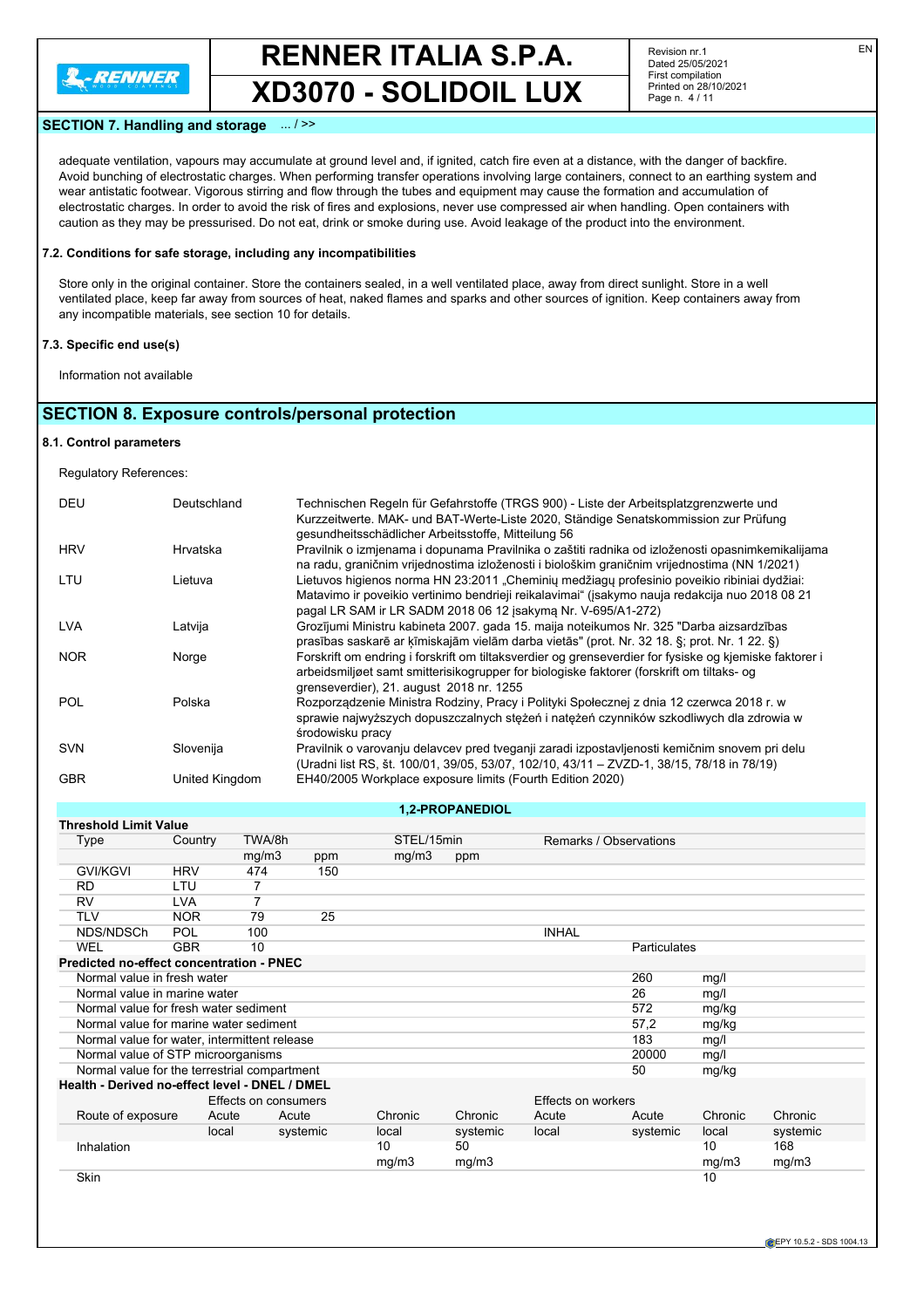

Revision nr.1 Dated 25/05/2021 First compilation Printed on 28/10/2021 Page n. 5 / 11

#### **SECTION 8. Exposure controls/personal protection** ... / >>

**Mixture of: 5-chloro-2-methyl-2h-isothiazol-3-one and 2-methyl-2h-isothiazol-3-onemethyl- 2H- isothiazol-**

# **3-one (3:1)**

| <b>Threshold Limit Value</b>                   |            |                      |            |            |            |                        |          |         |          |
|------------------------------------------------|------------|----------------------|------------|------------|------------|------------------------|----------|---------|----------|
| Type                                           | Country    | TWA/8h               |            | STEL/15min |            | Remarks / Observations |          |         |          |
|                                                |            | mg/m3                | ppm        | mq/m3      | ppm        |                        |          |         |          |
| <b>AGW</b>                                     | DEU        | 0,2                  |            |            |            | <b>INHAL</b>           |          |         |          |
| MV                                             | <b>SVN</b> | 0,05                 |            |            |            |                        |          |         |          |
| Predicted no-effect concentration - PNEC       |            |                      |            |            |            |                        |          |         |          |
| Normal value in fresh water                    |            |                      |            |            |            |                        | 0,00339  | mg/l    |          |
| Normal value in marine water                   |            |                      |            |            |            |                        | 0.00339  | mg/     |          |
| Normal value for water, intermittent release   |            |                      |            |            |            |                        | 0.00339  | mg/l    |          |
| Normal value of STP microorganisms             |            |                      |            |            |            | 0,23                   | mg/l     |         |          |
| Health - Derived no-effect level - DNEL / DMEL |            |                      |            |            |            |                        |          |         |          |
|                                                |            | Effects on consumers |            |            |            | Effects on workers     |          |         |          |
| Route of exposure                              | Acute      |                      | Acute      | Chronic    | Chronic    | Acute                  | Acute    | Chronic | Chronic  |
|                                                | local      |                      | systemic   | local      | systemic   | local                  | systemic | local   | systemic |
| Oral                                           |            | 0,11                 |            |            | 0.09       |                        |          |         |          |
|                                                |            |                      | mg/kg bw/d |            | mg/kg bw/d |                        |          |         |          |
| Inhalation                                     | 0,02       |                      |            | 0,04       |            | 0,04                   |          | 0,02    |          |
|                                                | mq/m3      |                      |            | mg/m3      |            | mq/m3                  |          | mg/m3   |          |

Legend:

(C) = CEILING ; INHAL = Inhalable Fraction ; RESP = Respirable Fraction ; THORA = Thoracic Fraction.

VND = hazard identified but no DNEL/PNEC available ; NEA = no exposure expected ; NPI = no hazard identified.

#### **8.2. Exposure controls**

As the use of adequate technical equipment must always take priority over personal protective equipment, make sure that the workplace is well aired through effective local aspiration.

When choosing personal protective equipment, ask your chemical substance supplier for advice.

Personal protective equipment must be CE marked, showing that it complies with applicable standards.

HAND PROTECTION

Protect hands with category III work gloves (see standard EN 374).

The following should be considered when choosing work glove material: compatibility, degradation, failure time and permeability.

The work gloves' resistance to chemical agents should be checked before use, as it can be unpredictable. The gloves' wear time depends on the duration and type of use.

SKIN PROTECTION

Wear category I professional long-sleeved overalls and safety footwear (see Regulation 2016/425 and standard EN ISO 20344). Wash body with soap and water after removing protective clothing.

EYE PROTECTION

Wear airtight protective goggles (see standard EN 166).

RESPIRATORY PROTECTION

If the threshold value (e.g. TLV-TWA) is exceeded for the substance or one of the substances present in the product, use a mask with a type A filter whose class (1, 2 or 3) must be chosen according to the limit of use concentration. (see standard EN 14387). In the presence of gases or vapours of various kinds and/or gases or vapours containing particulate (aerosol sprays, fumes, mists, etc.) combined filters are required.

Respiratory protection devices must be used if the technical measures adopted are not suitable for restricting the worker's exposure to the threshold values considered. The protection provided by masks is in any case limited.

If the substance considered is odourless or its olfactory threshold is higher than the corresponding TLV-TWA and in the case of an emergency, wear open-circuit compressed air breathing apparatus (in compliance with standard EN 137) or external air-intake breathing apparatus (in compliance with standard EN 138). For a correct choice of respiratory protection device, see standard EN 529. ENVIRONMENTAL EXPOSURE CONTROLS

The emissions generated by manufacturing processes, including those generated by ventilation equipment, should be checked to ensure compliance with environmental standards.

### **SECTION 9. Physical and chemical properties**

NOTES: The Flash point determination is NA (not applicable) as the product is non-flammable.

#### **9.1. Information on basic physical and chemical properties**

| <b>Properties</b> | Value          |
|-------------------|----------------|
| Appearance        | liauid         |
| Colour            | white          |
| Odour             | characteristic |

**Information**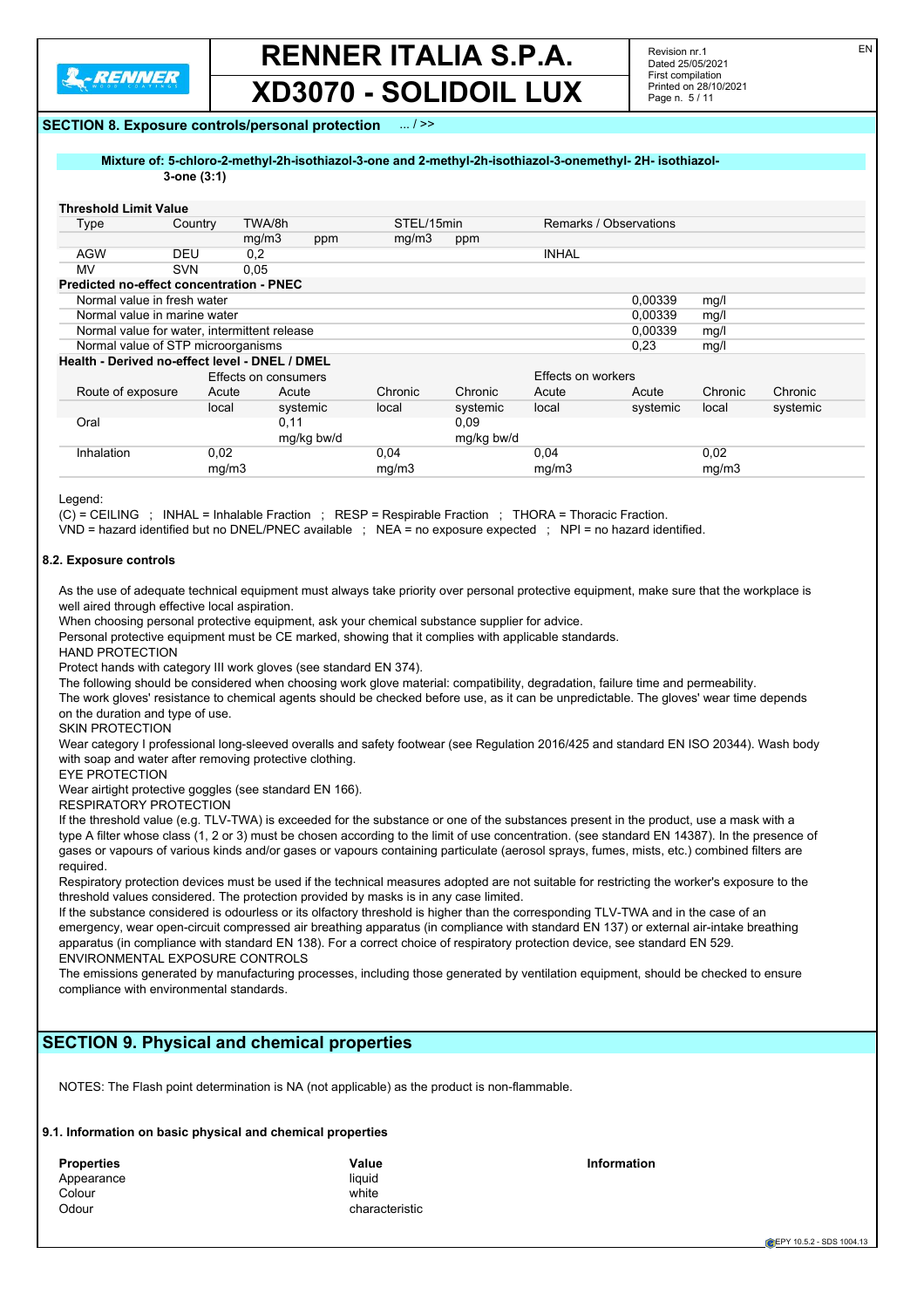

#### **SECTION 9. Physical and chemical properties** ... / >>

| Odour threshold                        |        | Not available              |
|----------------------------------------|--------|----------------------------|
| рH                                     |        | Not available              |
| Melting point / freezing point         |        | Not available              |
| Initial boiling point                  | $\geq$ | °C<br>65                   |
| Boiling range                          |        | Not available              |
| Flash point                            | $\geq$ | °€<br>60                   |
| <b>Evaporation Rate</b>                |        | Not available              |
| Flammability of solids and gases       |        | not applicable             |
| Lower inflammability limit             |        | Not available              |
| Upper inflammability limit             |        | Not available              |
| Lower explosive limit                  |        | Not available              |
| Upper explosive limit                  |        | Not available              |
| Vapour pressure                        |        | Not available              |
| Vapour density                         |        | Not available              |
| Relative density                       |        | 1,025                      |
| Solubility                             |        | partially soluble in water |
| Partition coefficient: n-octanol/water |        | Not available              |
| Auto-ignition temperature              |        | Not available              |
| Decomposition temperature              |        | Not available              |
| Viscosity                              |        | Not available              |
| <b>Explosive properties</b>            |        | not applicable             |
| Oxidising properties                   |        | not applicable             |
|                                        |        |                            |
| 9.2. Other information                 |        |                            |
|                                        |        |                            |

| Total solids (250°C / 482°F) | 21.96 %            |         |
|------------------------------|--------------------|---------|
| VOC (Directive 2004/42/EC) : | 6.47 % - 66.31     | a/litre |
| VOC (volatile carbon):       | $3.55\%$ - $36.38$ | q/litre |

# **SECTION 10. Stability and reactivity**

#### **10.1. Reactivity**

There are no particular risks of reaction with other substances in normal conditions of use.

1,2-PROPANEDIOL

Hygroscopic.Stable in normal conditions of use and storage.

#### **10.2. Chemical stability**

The product is stable in normal conditions of use and storage.

#### **10.3. Possibility of hazardous reactions**

No hazardous reactions are foreseeable in normal conditions of use and storage.

#### 1,2-PROPANEDIOL

May react dangerously with: acid chlorides,acid anhydrides,oxidising agents.

#### **10.4. Conditions to avoid**

None in particular. However the usual precautions used for chemical products should be respected.

#### **10.5. Incompatible materials**

Information not available

#### **10.6. Hazardous decomposition products**

1,2-PROPANEDIOL

May develop: carbon oxides.

# **SECTION 11. Toxicological information**

In the absence of experimental data for the product itself, health hazards are evaluated according to the properties of the substances it contains, using the criteria specified in the applicable regulation for classification. It is therefore necessary to take into account the concentration of the individual hazardous substances indicated in section 3, to evaluate the toxicological effects of exposure to the product.

#### **11.1. Information on toxicological effects**

Metabolism, toxicokinetics, mechanism of action and other information

Revision nr.1 Dated 25/05/2021 First compilation Printed on 28/10/2021 Page n. 6 / 11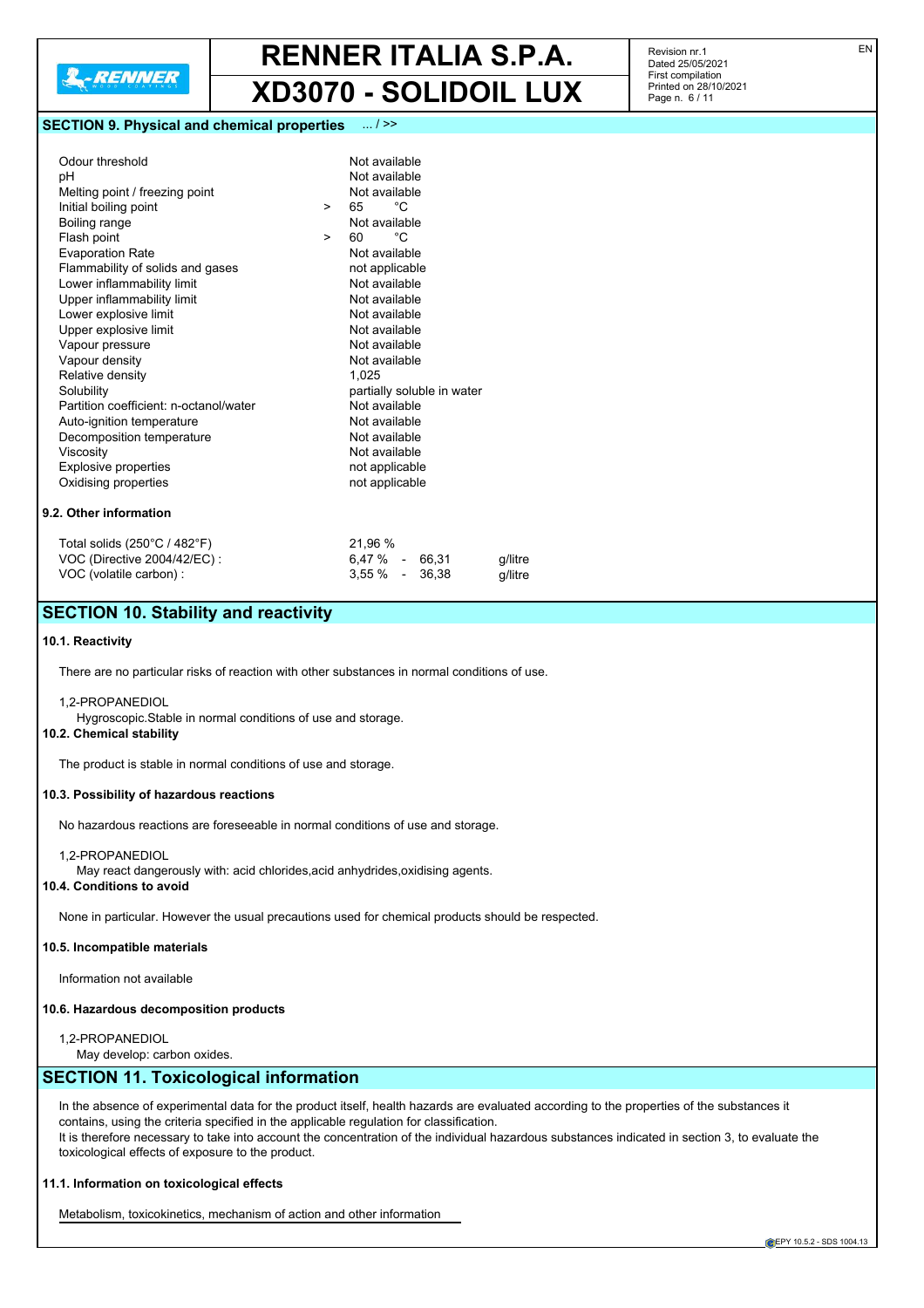

Revision nr.1 Dated 25/05/2021 First compilation Printed on 28/10/2021 Page n. 7 / 11

#### **SECTION 11. Toxicological information** ... / >>

Information not available

Information on likely routes of exposure

Information not available

Delayed and immediate effects as well as chronic effects from short and long-term exposure

Information not available

Interactive effects

Information not available

#### ACUTE TOXICITY

ATE (Inhalation) of the mixture:  $> 20$  mg/l ATE (Oral) of the mixture:  $\overline{ATE}$  (Oral) of the mixture:  $\overline{ATE}$  (Dermal) of the mixture:  $\overline{ATE}$  (Dermal) of the mixture: ATE (Dermal) of the mixture:

1,2-PROPANEDIOL LD50 (Oral) 22000 mg/kg LD50 (Dermal) > 2000 mg/kg

Mixture of: 5-chloro-2-methyl-2h-isothiazol-3-one and 2-methyl-2h-isothiazol-3-one methyl- 2H- isothiazol- 3-one (3:1) LD50 (Oral) 66 mg/kg LD50 (Dermal) 141 mg/kg LC50 (Inhalation) 0,17 mg/l/4h

1-(2-butoxy-1-methylethoxy)propan-2-ol LD50 (Oral) 3160 mg/kg LD50 (Dermal)  $>$  2000 mg/kg

#### SKIN CORROSION / IRRITATION

Does not meet the classification criteria for this hazard class

#### SERIOUS EYE DAMAGE / IRRITATION

Does not meet the classification criteria for this hazard class

RESPIRATORY OR SKIN SENSITISATION

May produce an allergic reaction. Contains: Mixture of: 5-chloro-2-methyl-2h-isothiazol-3-one and 2-methyl-2h-isothiazol-3-one methyl- 2H- isothiazol- 3-one (3:1)

GERM CELL MUTAGENICITY

Does not meet the classification criteria for this hazard class

CARCINOGENICITY

Does not meet the classification criteria for this hazard class

REPRODUCTIVE TOXICITY

Does not meet the classification criteria for this hazard class

STOT - SINGLE EXPOSURE

Does not meet the classification criteria for this hazard class

STOT - REPEATED EXPOSURE

Does not meet the classification criteria for this hazard class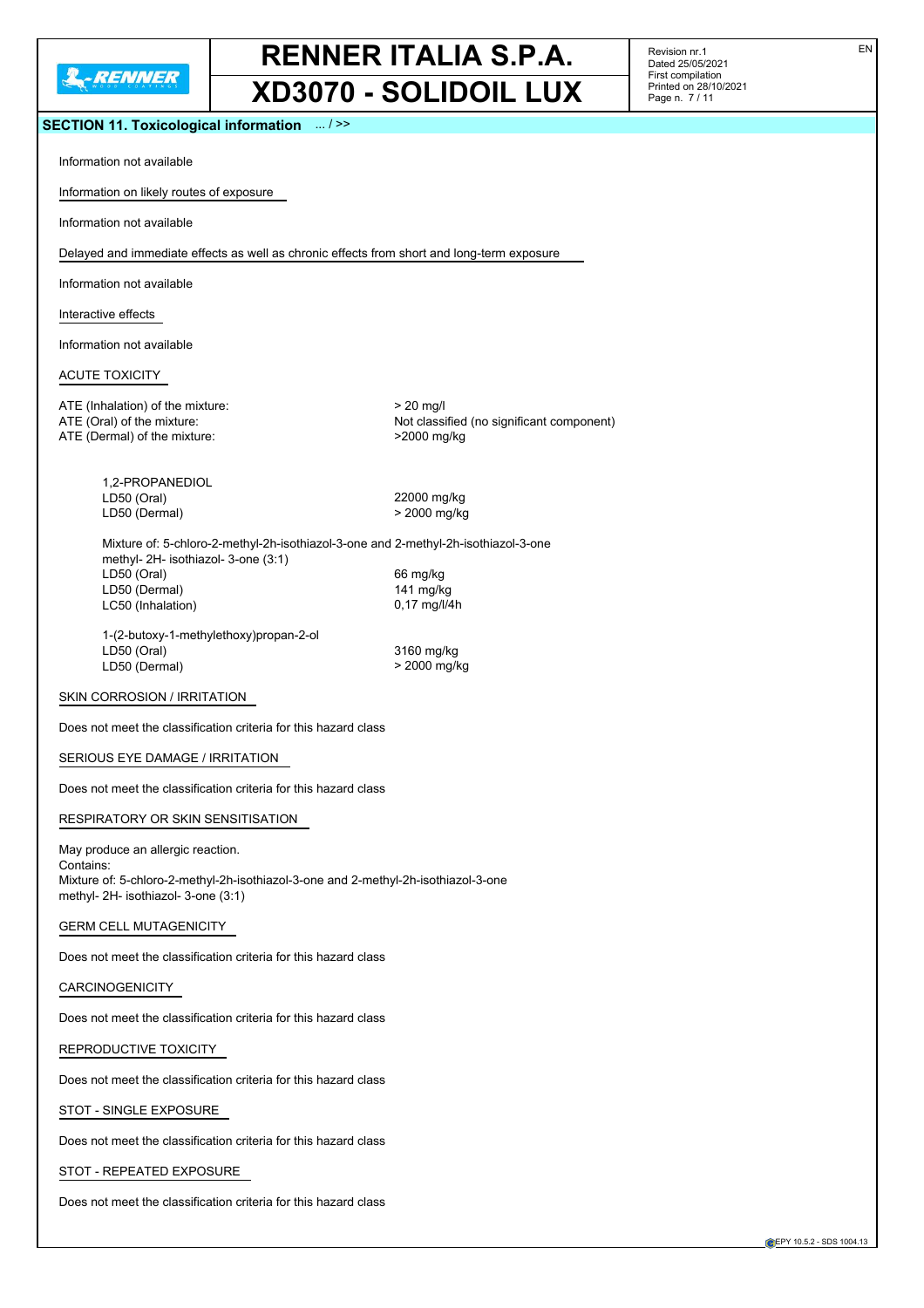

Revision nr.1 Dated 25/05/2021 First compilation Printed on 28/10/2021 Page n. 8 / 11

# **SECTION 11. Toxicological information** ... / >>

# ASPIRATION HAZARD

Does not meet the classification criteria for this hazard class

# **SECTION 12. Ecological information**

Use this product according to good working practices. Avoid littering. Inform the competent authorities, should the product reach waterways or contaminate soil or vegetation.

#### **12.1. Toxicity**

| 1,2-PROPANEDIOL                                                                    |                                                                                                              |
|------------------------------------------------------------------------------------|--------------------------------------------------------------------------------------------------------------|
| LC50 - for Fish                                                                    | 40613 mg/l/96h Onchorynchus mykiss                                                                           |
| EC50 - for Crustacea                                                               | 18340 mg/l/48h Ceriodaphnia dubia                                                                            |
| Chronic NOEC for Crustacea                                                         | 13020 mg/l                                                                                                   |
| Mixture of: 5-chloro-2-methyl-2h-isothiazol-3-one and 2-methyl-2h-isothiazol-3-one |                                                                                                              |
| methyl- $2H$ - isothiazol- 3-one $(3:1)$                                           |                                                                                                              |
| LC50 - for Fish                                                                    | 0,188 mg/l/96h Oncorhynchus mykiss                                                                           |
| EC50 - for Crustacea                                                               | 0,16 mg/l/48h Daphnia magna                                                                                  |
| EC50 - for Algae / Aquatic Plants                                                  | 0,0052 mg/l/72h Skeletonema costatum                                                                         |
| Chronic NOEC for Fish                                                              | 0,098 mg/l Oncorhynchus mykiss (28 d)                                                                        |
| Chronic NOEC for Crustacea                                                         | 0,004 mg/l Daphnia magna (21 d)                                                                              |
| Chronic NOEC for Algae / Aquatic Plants                                            | 0,0012 mg/l Skeletonema costatum                                                                             |
|                                                                                    |                                                                                                              |
| 1-(2-butoxy-1-methylethoxy)propan-2-ol                                             |                                                                                                              |
| LC50 - for Fish                                                                    | 841 mg/l/96h Poecilia reticulata                                                                             |
| EC50 - for Crustacea                                                               | > 1000 mg/l/48h Daphnia magna                                                                                |
|                                                                                    |                                                                                                              |
| 12.2. Persistence and degradability                                                |                                                                                                              |
| 1,2-PROPANEDIOL                                                                    |                                                                                                              |
| Solubility in water                                                                | 1000 - 10000 mg/l                                                                                            |
| Rapidly degradable                                                                 |                                                                                                              |
|                                                                                    |                                                                                                              |
| Mixture of: 5-chloro-2-methyl-2h-isothiazol-3-one and 2-methyl-2h-isothiazol-3-one |                                                                                                              |
| methyl- 2H- isothiazol- 3-one (3:1)                                                |                                                                                                              |
| NOT rapidly degradable                                                             |                                                                                                              |
|                                                                                    |                                                                                                              |
| 1-(2-butoxy-1-methylethoxy)propan-2-ol                                             |                                                                                                              |
| Rapidly degradable                                                                 |                                                                                                              |
| ALIPHATIC POLYURETHANE                                                             |                                                                                                              |
| NOT rapidly degradable                                                             |                                                                                                              |
|                                                                                    |                                                                                                              |
| 12.3. Bioaccumulative potential                                                    |                                                                                                              |
|                                                                                    |                                                                                                              |
| 1,2-PROPANEDIOL                                                                    |                                                                                                              |
| Partition coefficient: n-octanol/water                                             | $-1,07$                                                                                                      |
| <b>BCF</b>                                                                         | 0,09                                                                                                         |
|                                                                                    |                                                                                                              |
| ALIPHATIC POLYURETHANE                                                             |                                                                                                              |
| Partition coefficient: n-octanol/water                                             | $<$ 3                                                                                                        |
|                                                                                    |                                                                                                              |
| 12.4. Mobility in soil                                                             |                                                                                                              |
|                                                                                    |                                                                                                              |
| 1,2-PROPANEDIOL                                                                    |                                                                                                              |
| Partition coefficient: soil/water                                                  |                                                                                                              |
|                                                                                    | 0,46                                                                                                         |
| 12.5. Results of PBT and vPvB assessment                                           |                                                                                                              |
|                                                                                    | On the basis of available data, the product does not contain any PBT or vPvB in percentage $\geq$ than 0,1%. |
| 12.6. Other adverse effects                                                        |                                                                                                              |
|                                                                                    |                                                                                                              |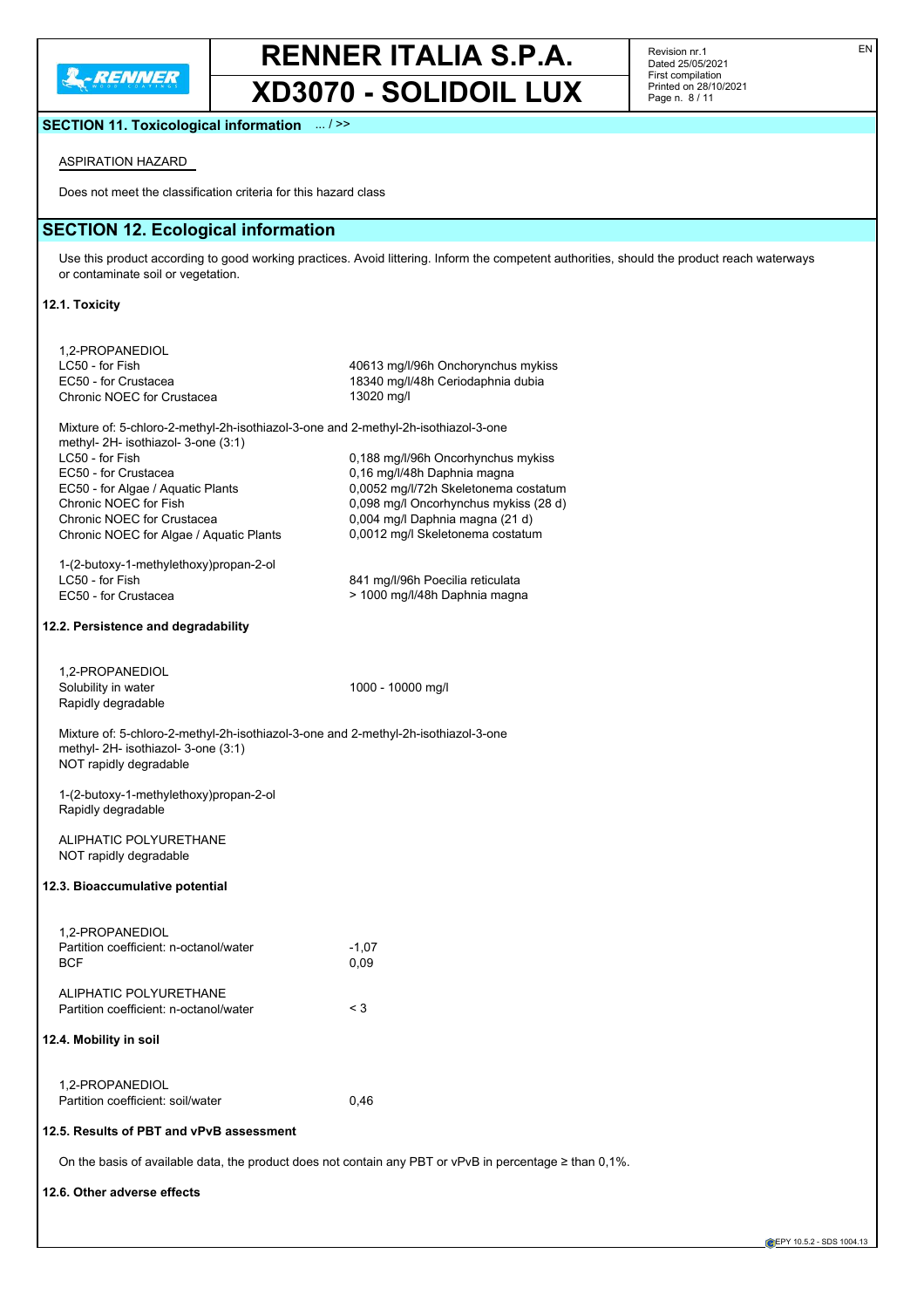

Information not available

# **SECTION 13. Disposal considerations**

#### **13.1. Waste treatment methods**

Reuse, when possible. Neat product residues should be considered special non-hazardous waste. Disposal must be performed through an authorised waste management firm, in compliance with national and local regulations. CONTAMINATED PACKAGING

Contaminated packaging must be recovered or disposed of in compliance with national waste management regulations.

#### **SECTION 14. Transport information**

The product is not dangerous under current provisions of the Code of International Carriage of Dangerous Goods by Road (ADR) and by Rail (RID), of the International Maritime Dangerous Goods Code (IMDG), and of the International Air Transport Association (IATA) regulations.

#### **14.1. UN number**

Not applicable

#### **14.2. UN proper shipping name**

Not applicable

#### **14.3. Transport hazard class(es)**

Not applicable

#### **14.4. Packing group**

Not applicable

#### **14.5. Environmental hazards**

Not applicable

#### **14.6. Special precautions for user**

Not applicable

#### **14.7. Transport in bulk according to Annex II of Marpol and the IBC Code**

Information not relevant

### **SECTION 15. Regulatory information**

Only for uses exempt from EU DIRECTIVE 2004/42/CE.

### **15.1. Safety, health and environmental regulations/legislation specific for the substance or mixture**

Seveso Category - Directive 2012/18/EC: None

### Restrictions relating to the product or contained substances pursuant to Annex XVII to EC Regulation 1907/2006

Product Point 40 Contained substance Point 75

Regulation (EC) No. 2019/1148 - on the marketing and use of explosives precursors Not applicable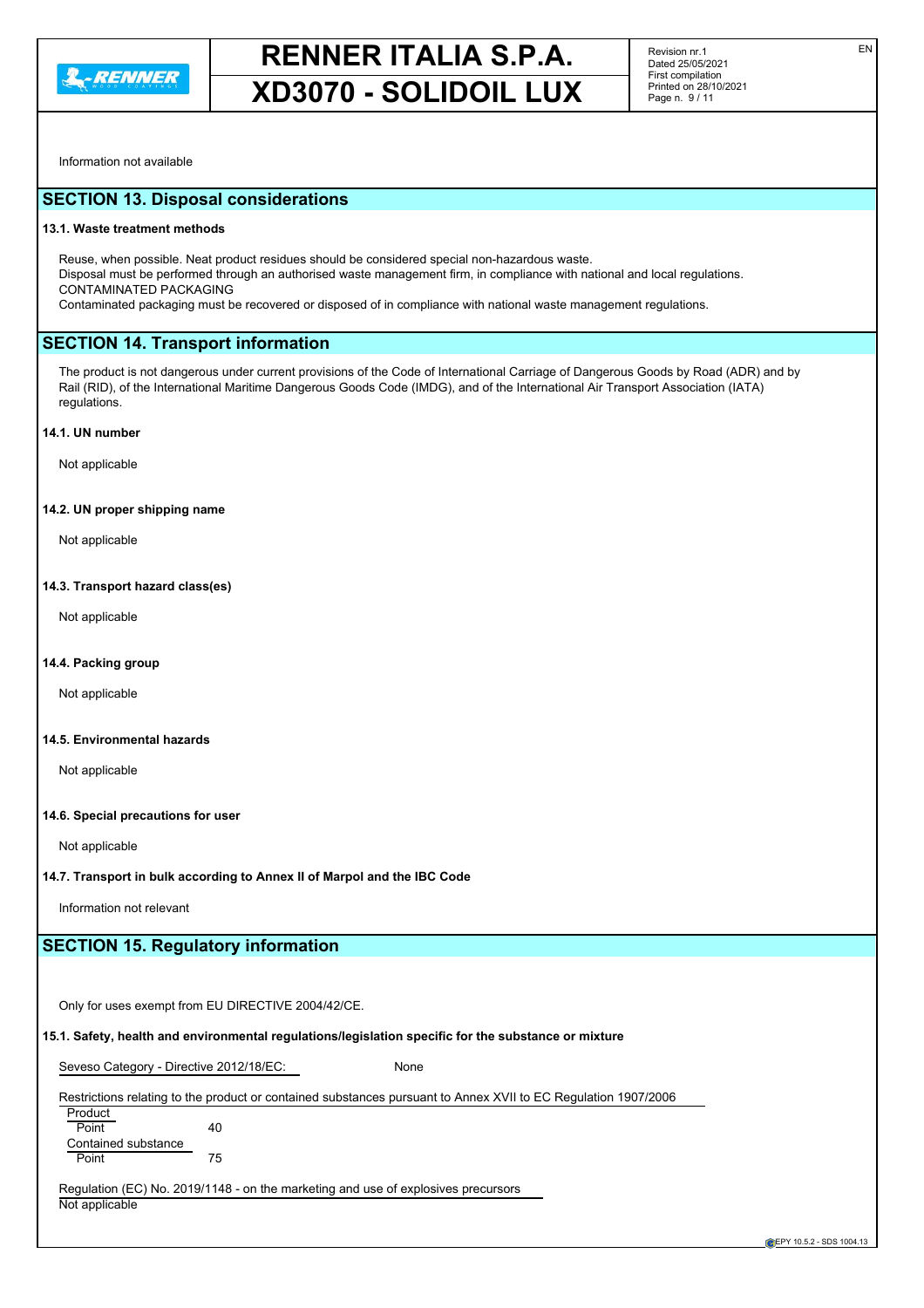

Revision nr.1 Dated 25/05/2021 First compilation Printed on 28/10/2021 Page n. 10 / 11

#### **SECTION 15. Regulatory information** ... / >>

Substances in Candidate List (Art. 59 REACH) On the basis of available data, the product does not contain any SVHC in percentage ≥ than 0,1%.

Substances subject to authorisation (Annex XIV REACH) **None** 

Substances subject to exportation reporting pursuant to (EC) Reg. 649/2012: **None** 

Substances subject to the Rotterdam Convention: **None** 

Substances subject to the Stockholm Convention: **None** 

Healthcare controls Information not available

VOC (Directive 2004/42/EC) : Two - pack performance coatings.

#### **15.2. Chemical safety assessment**

A chemical safety assessment has not been performed for the preparation/for the substances indicated in section 3.

### **SECTION 16. Other information**

Text of hazard (H) indications mentioned in section 2-3 of the sheet:

| Acute Tox. 2<br>Acute Tox, 3 | Acute toxicity, category 2<br>Acute toxicity, category 3           |
|------------------------------|--------------------------------------------------------------------|
| Skin Corr. 1B                | Skin corrosion, category 1B                                        |
| Skin Sens. 1                 | Skin sensitization, category 1                                     |
| <b>Aquatic Acute 1</b>       | Hazardous to the aquatic environment, acute toxicity, category 1   |
| <b>Aquatic Chronic 1</b>     | Hazardous to the aquatic environment, chronic toxicity, category 1 |
| H310                         | Fatal in contact with skin.                                        |
| H330                         | Fatal if inhaled.                                                  |
| H301                         | Toxic if swallowed.                                                |
| H314                         | Causes severe skin burns and eye damage.                           |
| H317                         | May cause an allergic skin reaction.                               |
| H400                         | Very toxic to aquatic life.                                        |
| H410                         | Very toxic to aquatic life with long lasting effects.              |
| <b>EUH210</b>                | Safety data sheet available on request.                            |

LEGEND:

- ADR: European Agreement concerning the carriage of Dangerous goods by Road
- CAS NUMBER: Chemical Abstract Service Number
- CE50: Effective concentration (required to induce a 50% effect)
- CE NUMBER: Identifier in ESIS (European archive of existing substances)
- CLP: EC Regulation 1272/2008
- DNEL: Derived No Effect Level
- EmS: Emergency Schedule
- GHS: Globally Harmonized System of classification and labeling of chemicals
- IATA DGR: International Air Transport Association Dangerous Goods Regulation
- IC50: Immobilization Concentration 50%
- IMDG: International Maritime Code for dangerous goods
- IMO: International Maritime Organization
- INDEX NUMBER: Identifier in Annex VI of CLP
- LC50: Lethal Concentration 50%
- LD50: Lethal dose 50%
- OEL: Occupational Exposure Level
- PBT: Persistent bioaccumulative and toxic as REACH Regulation
- PEC: Predicted environmental Concentration
- PEL: Predicted exposure level
- PNEC: Predicted no effect concentration